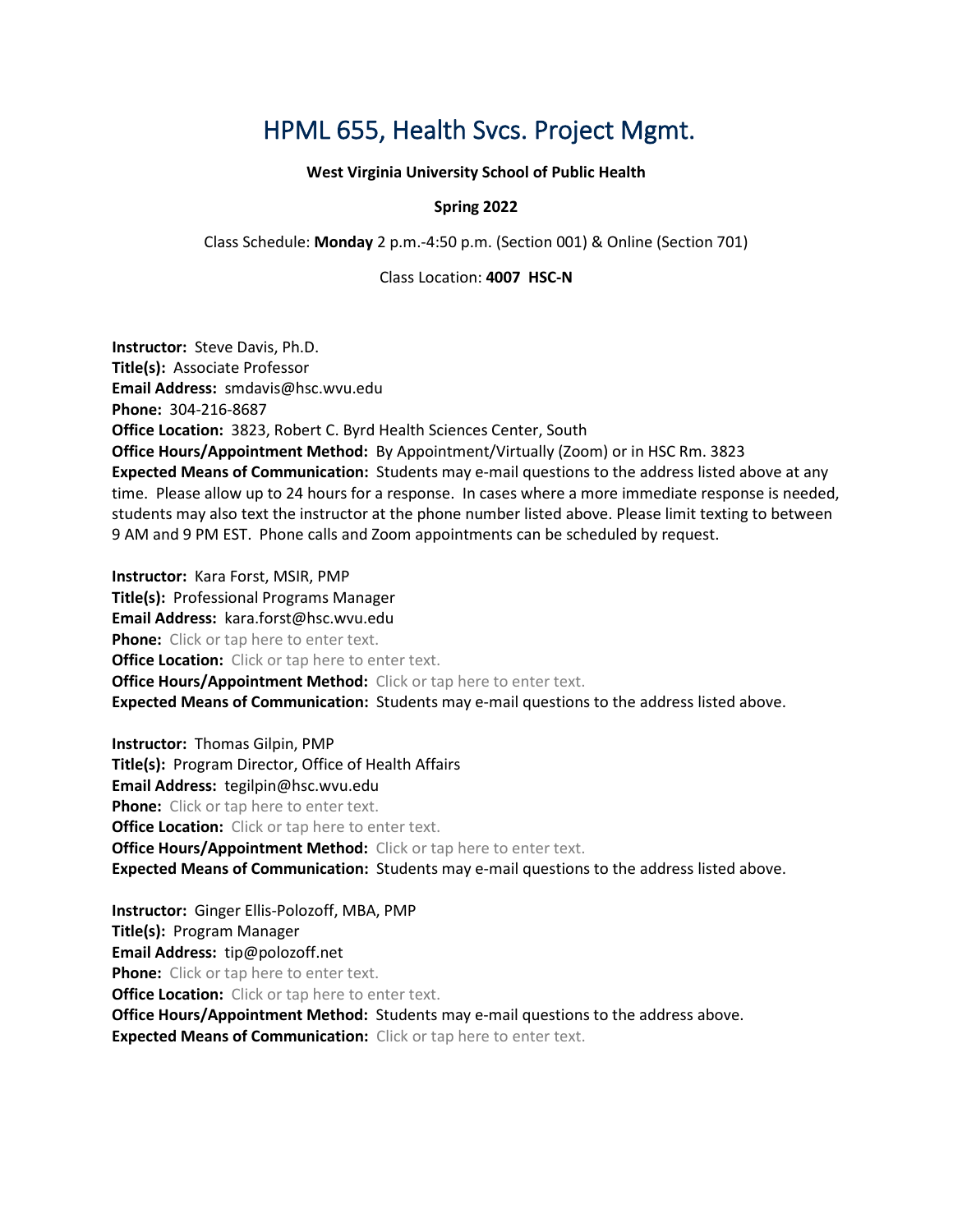#### **Graduate Teaching Assistant:** Johnathan Herczyk, MPH, PMP **Email Address: johnathan.herczyk@hsc.wvu.edu Office Location:** Click or tap here to enter text.

### Inclusivity Statement

The West Virginia University community is committed to creating and fostering a diverse and inclusive culture, including and especially a positive learning and working environment based on open communication, mutual respect, and inclusion and by promoting diversity, inclusion, equality, and intercultural and intercommunity outreach. We value all people. The School of Public Health will not tolerate harassment, discrimination, prejudice or mistreatment of any student, faculty, or staff during class sessions and school-wide events. We have zero tolerance for conduct inside or outside of the classroom that does not align with this disciplines' social justice framework and the professional standards for WVU students.

If you or someone in your immediate family has an issue related to COVID-19 during the semester, please let us know a[t sph-oss@hsc.wvu.edu.](about:blank)

### Course Information

**Credit Hours:** 3 **Type of Instruction:** Lecture (001) & Online (701) **Pre-Requisites:** None

### Course Description

The modern healthcare environment presents the health administrator with complex problems and opportunities to improve health services delivery and quality that require time-consuming and resource intensive solutions. The discipline of project management can facilitate the successful implementation of complex solutions in an efficient, timely, and satisfying manner. This course introduces the fundamentals of project management with an emphasis on the healthcare environment. Common project management tools and techniques that can be used throughout the project lifecycle to promote projects that are finished on time, within budget, and within scope are introduced. The critical importance of stakeholder management and tailoring leadership styles to project characteristics are discussed at length. Skills learned in this course may be used in the team-based capstone.

### Learning Objectives

By the end of this course, students will be able to:

- 1. Defend the use of project management tools and techniques in health administration.
	- Lecture(s): Week 1
	- Assessment Methods: Discussion Questions: 1, 2 (page 48)
- 2. Differentiate between triple, quadruple, and six-pointed star project constraints.
	- Lecture(s): Week 1
	- Assessment Methods: Discussion Questions: 3 (page 48)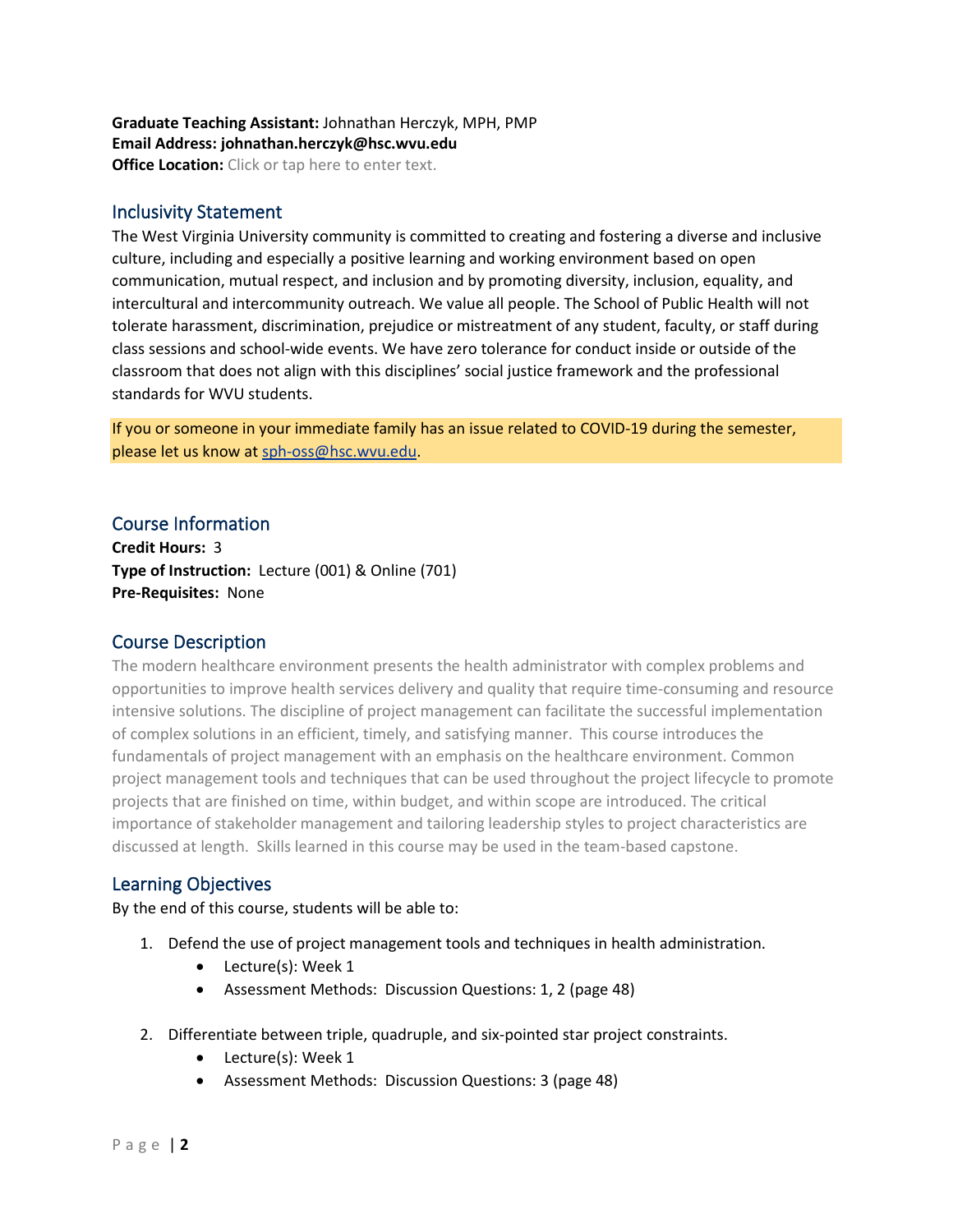- 3. Differentiate between project, programs, and portfolios.
	- Lecture(s): Weeks 1 and 3
	- Assessment Methods: Discussion Questions: 6 (page 48); Team Exercise 1 (Project Identification)
- 4. Relate the main project management knowledge areas to project management process groups and the most frequently used tools and techniques (i.e., "super tools").
	- Lectures (s): Weeks 1 and 4
	- Discussion Questions: 10 (page 48), 1 (page 143)
- 5. Compare different approaches to selecting projects in health organizations.
	- Lectures (s): Week 3
	- Assessment Methods: Exercise 1 (Financial Tools for Project Selection); Team Exercise 2 (Project Selection)
- 6. Apply project management super tools to hypothetical projects.
	- Lectures (s): Weeks 4-8
	- Assessment Methods: Team Exercises 3 (Project Charter), 4 (Scope and Schedule)
- 7. Critique different project human resource management motivation and leadership styles considering the pros and cons of each style.
	- Lectures (s): Weeks 11-13
	- Assessment Methods: Discussion Questions: 3,4,5 (page 287), 3 (page 349)
- 8. Apply the critical path method (CPM) technique to a given set of project tasks to determine a project's critical path.
	- Lectures (s): Week 8
	- Assessment Methods: Exercise 2 (CPM Assignment)
- 9. Demonstrate the use of earned value management to monitor project progress.
	- Lectures (s) Weeks 9, 14
	- Assessment Methods: Team Exercise 5 (Cost Baseline); Exercise 3 (Earned Value Management)
- 10. Discuss the importance of the lesson learned register to the closeout phase of project management.
	- Lectures (s): Week 15
	- Assessment Methods: Exercise 4 (Lessons Learned Report)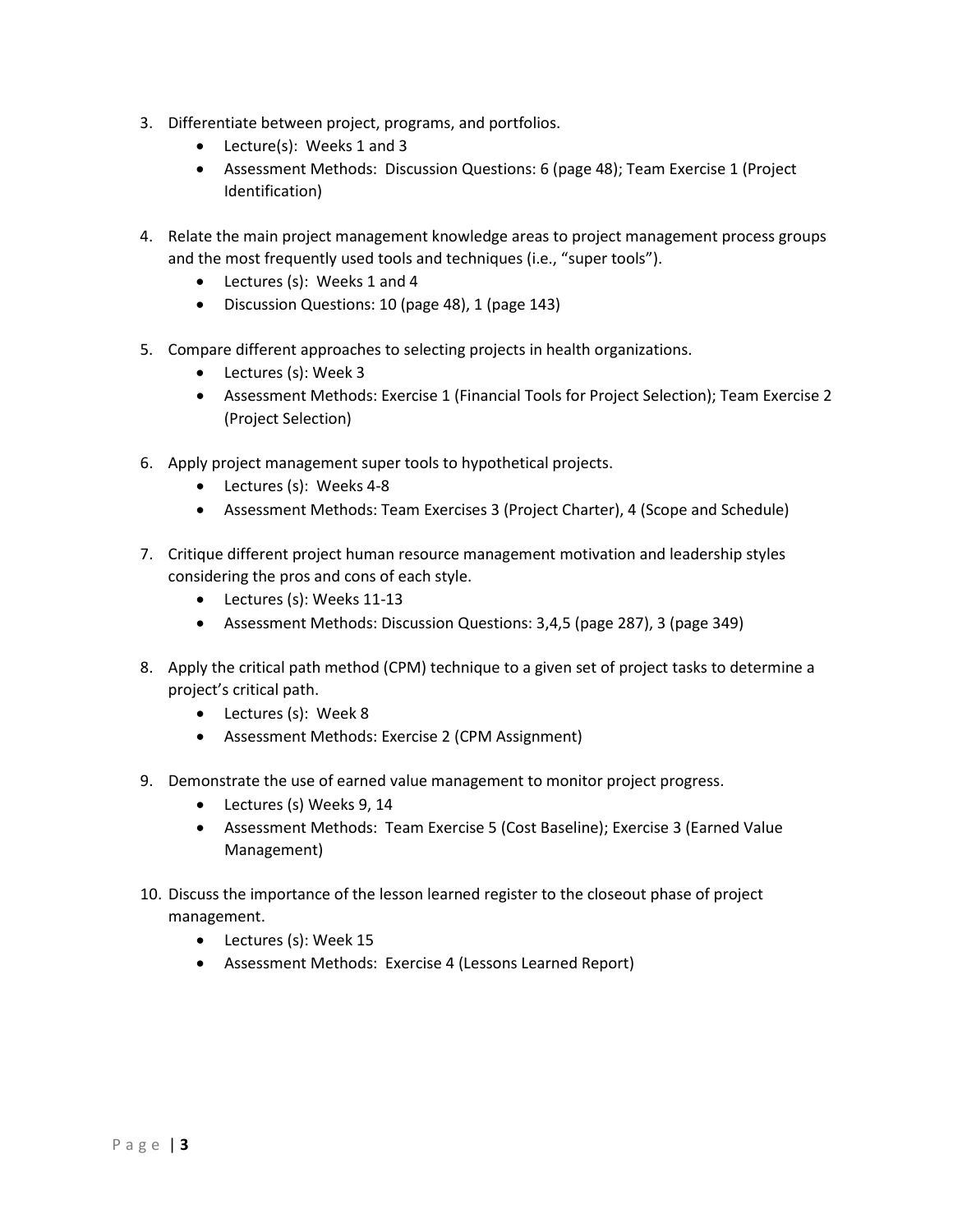# Required Text(s)

Schwalbe K., Furlong D. (2017). Healthcare Project Management, (2nd. ed.). Schwalbe Publishing. ISBN 978-1976573279

### Supplemental Reading Materials

A Guide to the Project Management Body of Knowledge (PMBOK Guide), 6th Edition. ISBN-10: 1628251840. Available as an e-book a[t https://library.wvu.edu/](https://library.wvu.edu/)

# Online Resource(s)

This course utilizes SOLE to provide electronic documents, including any or all of the following: weekly lectures, required supplemental readings, and other supplemental learning resources. Students must also use SOLE to submit assignments for grading and evaluation.

**SOLE Site:** [https://sole.hsc.wvu.edu](https://sole.hsc.wvu.edu/)

### Course Format

This course is designed around weekly modules. Each week, students should read the associated textbook chapters and review all material placed in the Week folders found within the Content section of SOLE. Short highlight videos discussing key concepts introduced each week and their relationship to the overall course learning objectives and other course materials with real world experiences highlighted can be found in the weekly folders.

#### **HPML 655 -001**

Students taking the in-person lecture section (HPML 655 - 001) will have weekly didactic lectures with additional interactive class activities and speakers.

#### **HPML 655-701**

Students taking the online course section (HPML 655 -701) can complete the weekly modules asynchronously.

Recordings of each guest speaker will be made available to all students in SOLE.

**Students should expect to regularly interact with group team members virtually via Zoom (or another platform), texts, or phone calls to ensure that key deadline dates are met. The primary instructor will be available to meet synchronously online with teams throughout the semester upon request. Each team exercise leader should contact the primary instructor via email or text message to schedule a meeting with the team.**

Students should expect to spend at least 3 hours each week reviewing weekly course materials and on group work related to the Team Project assignments.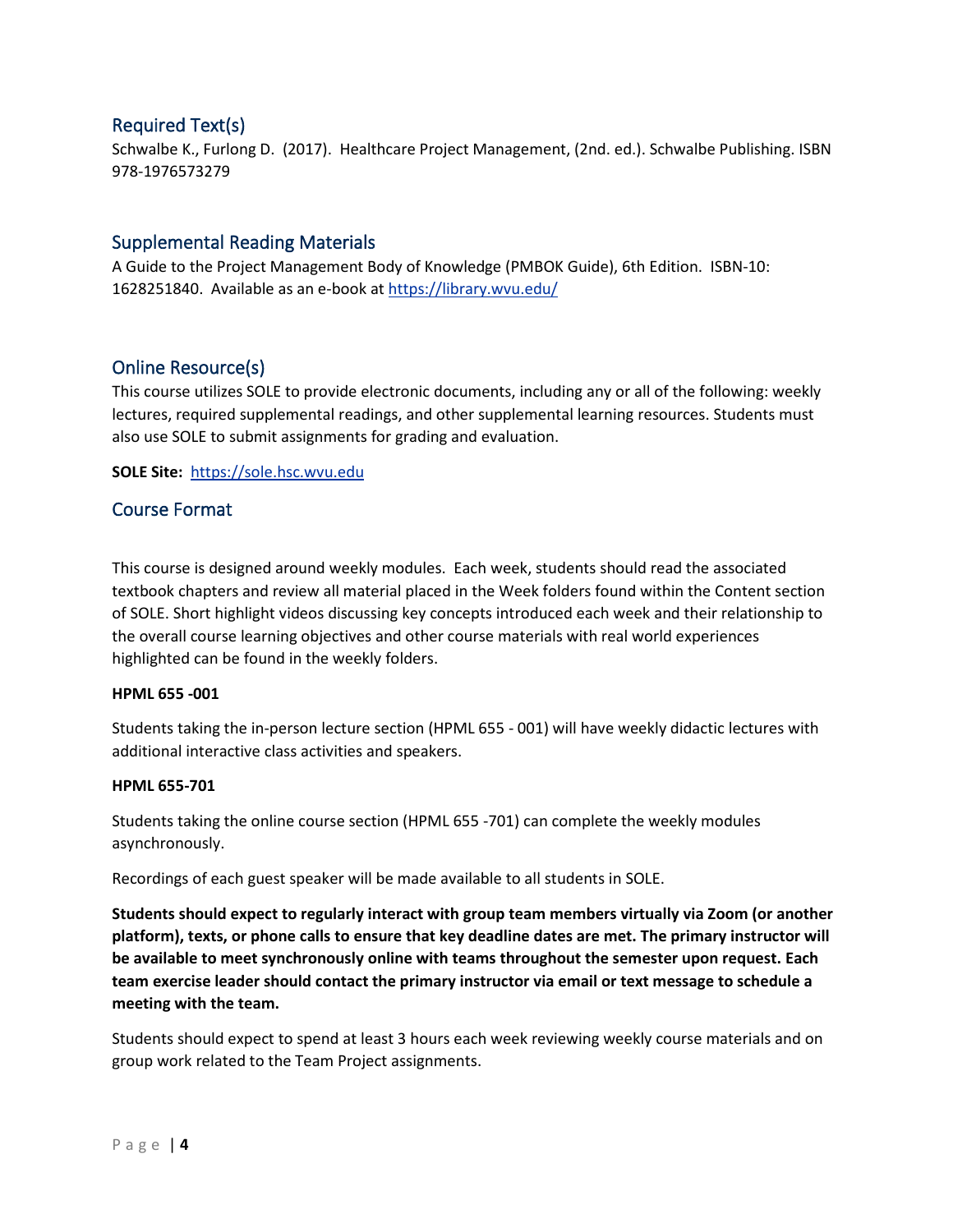# Course Requirements and Grading Criteria

- 1. Team Exercises 50%
- 2. Individual Exercises 40%

\_\_\_\_\_\_\_\_\_\_\_\_\_\_\_\_\_\_\_\_\_\_\_\_\_\_\_\_\_

3. Discussion Questions 10%

TOTAL 100%

### Assignments

### **1) Team Project Assignments (100 points each; 500 points total)**

Behind any successful project is a strong, well-functioning team. Thus, leading and working with teams is fundamental to the discipline of project management. The team exercises are intended to give the health administration student the opportunity to develop team leadership skills while learning specific project management tools and techniques that are intended to maximize the probability of a successful project. Additionally, these team exercises will provide opportunities for virtual collaboration, which is likely to endure beyond the resolution of the current pandemic. For each team exercise below, the group should designate a leader that is responsible for completing and turning in the exercise deliverable on time within SOLE. However, the leader should not be responsible for completing the entire exercise. It is recommended that each team meet early in the semester to develop a virtual meeting plan and tentative schedule for meeting exercise assignment deadlines. To the extent possible, these exercises have been designed to be applicable to real-world situations. The group will select the project for which a charter, scope and schedule, and cost baseline will be developed from a list of possible projects that are generated from group member worksites or daily lives. In the rare event that a group is having difficulty generating a project idea, it is permissible to choose an idea from the lists given in the textbook on pages 12 to 14. Regardless of the source of the project, all groups should adhere to the principle of parsimony. Groups should choose a project that can be completed within 6 to 12 months and that has a manageable number of tasks. Please note that the groups will not actually be completing the project. The goal of these exercises is to introduce critically important project management tools and techniques that could be used by health administrators to plan a successful project. The tools and techniques are applicable whether or not students choose to seek formal project management certification. However, these tools and techniques, especially a thorough understanding of the work breakdown structure, will also be fundamental to preparing interested students for the PMP exam.

#### Team Exercise #1 (Project Identification)

Complete Chapter 1, Team Project 3 (page 50). The team leader should submit a Microsoft Word document in SOLE listing the 10 projects identified and a short paragraph ( $\sim \frac{1}{2}$  page) discussing whether or not any of the identified projects could be grouped into programs.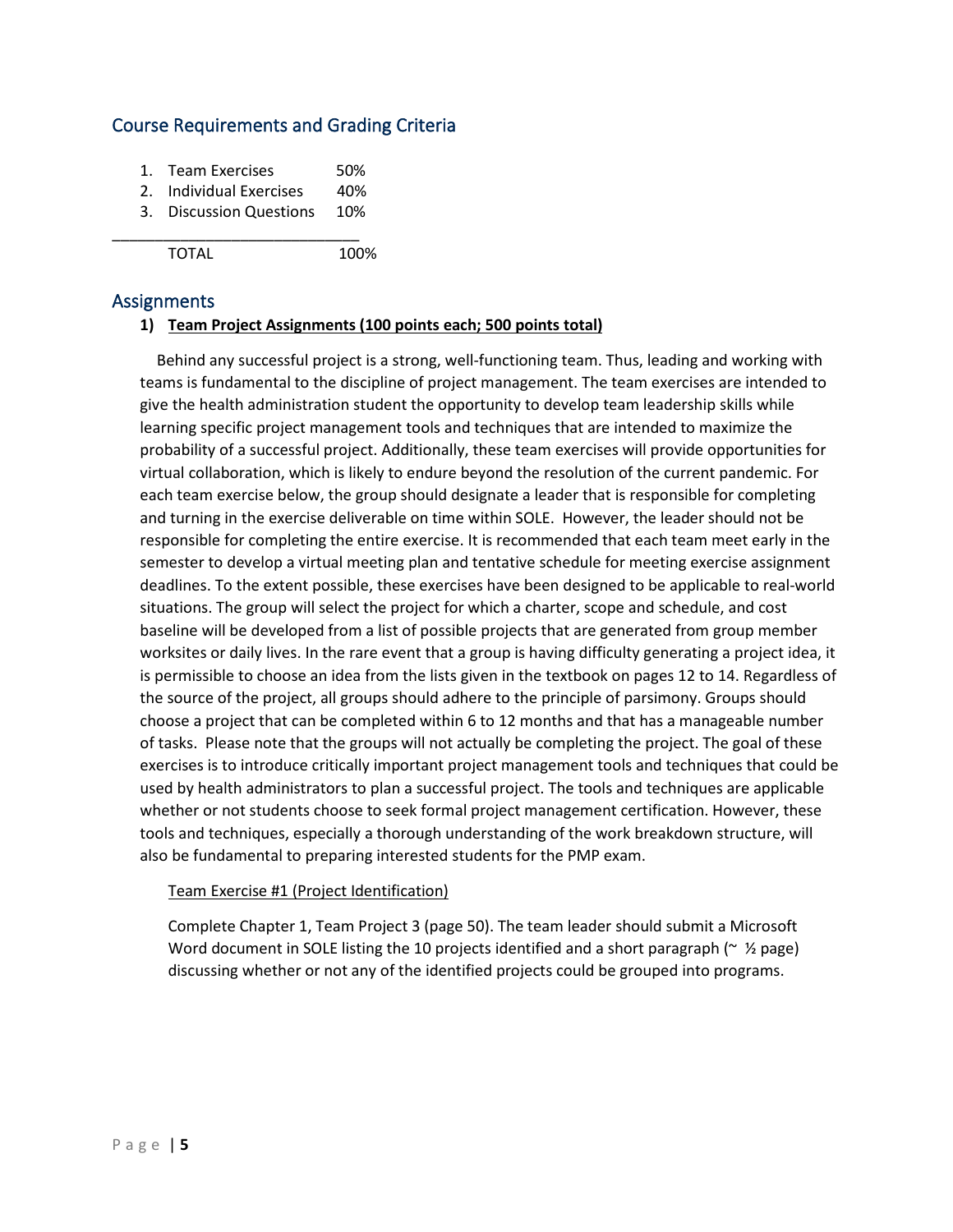### Team Exercise #2 (Project Scoring and Selection)

Complete Chapter 2, Team Project 3 (page 92). The team leader should submit the completed weighted scoring model.xls template from the textbook companion website, along with a short description (~ ½ page) of the project chosen in SOLE. **Please note that the project chosen will form the basis of the remaining three team exercises, which correspond with chapters 3 through 5.**

### Team Exercise #3 (Project Charter)

Complete Chapter 3, Team Project 2 (page 144). Use the project that was selected in Team Exercise #2 and propose an estimated overall project budget. Assume that you have at least six months and up to \$100,000 to complete the project. The team leader should submit a completed charter.doc template from the textbook companion website in SOLE.

#### Team Exercise #4 (Project Scope and Schedule)

Complete Chapter 4, Team Project 2 (page 182). Use the project that was selected in Team Exercise #2. The team leader should submit: 1) completed scope statement.doc template from the textbook companion website in SOLE. Please be sure to also include an Out of Scope section under product characteristics. 2) The work breakdown structure (WBS) shown in a Gantt chart pro.xls project schedule file with all major deliverables and activities required to complete the project shown with a timeline.

### Team Exercise #5 (Project Cost Baseline)

Use the cost baseline.xls template from the textbook companion website to create a cost baseline for the project that was selected in Team Exercise #2. The team leader should submit a completed cost baseline in SOLE using the cost baseline.xls template from the textbook companion website.

### **Groups who experience challenges with an individual group member should discuss the issues with me in confidence as soon as they come to light. Do not wait for the grade…it is too late then to intervene.**

The scores for the assignments will be the same for the entire group, unless there is an issue with a specific group member that is brought to the instructor's attention before grading occurs.

#### **Group Sign-Up**

Students can sign up for a group within the SOLE course under the "Content" tab or under the "Communication" tab and the "Sign-up list" tab [\(https://sole.hsc.wvu.edu/site/6515/signuplist/all\)](https://sole.hsc.wvu.edu/site/6515/signuplist/all). **Students should sign up for one of the groups no later than 11: 55 p.m. on January 16, 2022.**

#### Tools for Group Work

The realities of the COVID-19 pandemic have necessitated a rethinking of team meetings, both in the classroom setting and in the "real-world". It is likely that one long-term impact of this pandemic is greater use of tools to host virtual team meetings. Accordingly, some group meetings will need to be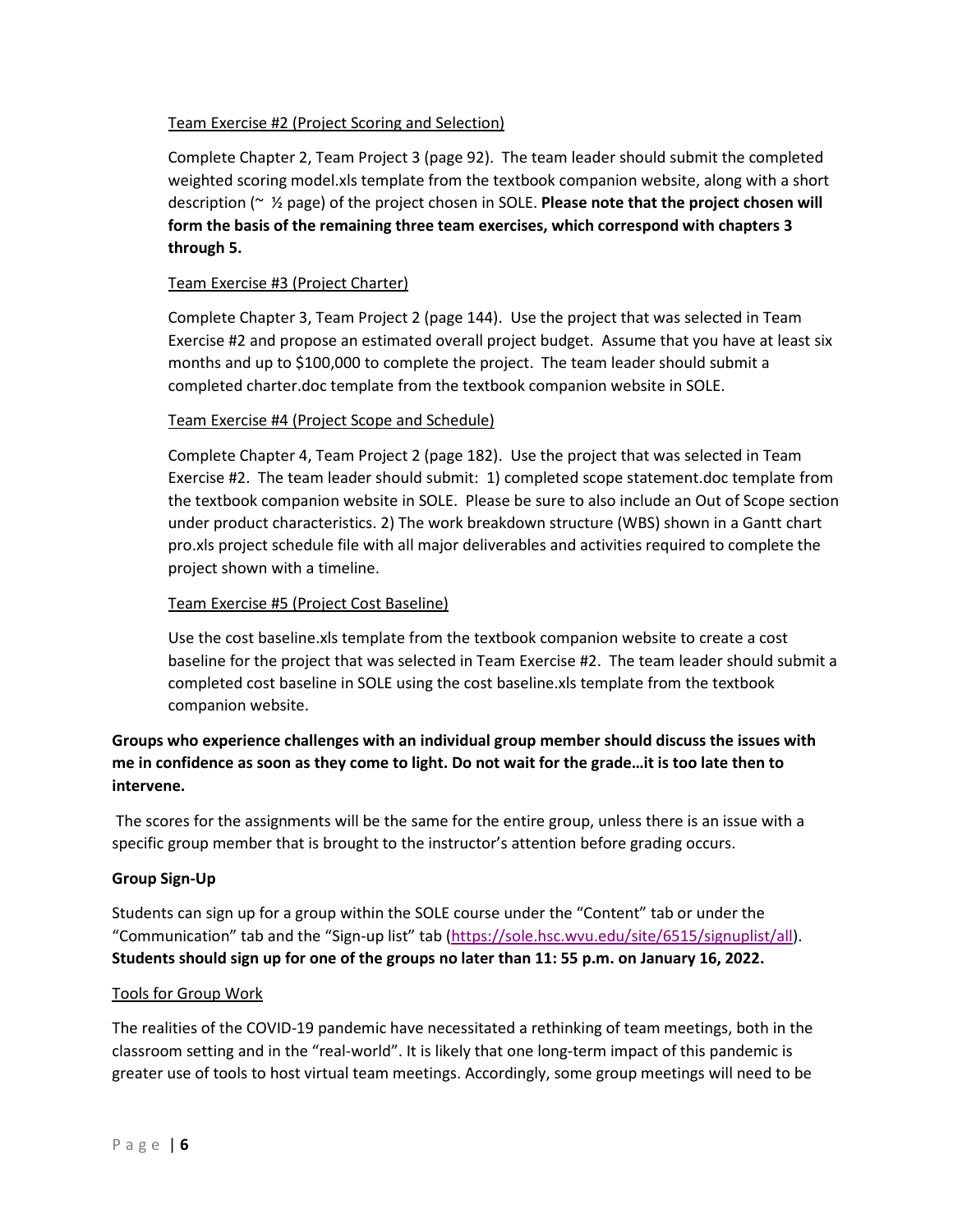held virtually. There are a few tools available that may facilitate getting group members together virtually. In particular,

#### **ZOOM**

Zoom is an excellent videoconferencing option that provides a free account. You can sign up, create a session, and invite the group members to join.

You can get your free account here:

#### <https://zoom.us/pricing>

#### **Google Drive**

Can be used to share documents and other files within the group. The group leader could set up a shared Folder and post files there for other group members. **Please be sure to use Gantt Chart Pro for Google Sheets (included with the software purchase) if the group is using Google to share documents for editing.**

### [https://support.google.com/drive/answer/2494822?hl=en&ref\\_topic=7000947](https://support.google.com/drive/answer/2494822?hl=en&ref_topic=7000947)

#### **GroupMe**

GroupMe is a free group messaging app that works on any type of phone.

### <https://groupme.com/en-US/>

**When deciding which communication mechanisms to use, please remember the principle of parsimony, or Occam's razor, which states that the simplest solution is the best solution.**

#### **2) Individual Exercises (100 points each; 400 points total)**

In addition to the team exercises, there will be four additional exercises that each student should complete individually. These exercises are intended to allow students to practice additional project management skills and techniques related to selection of projects based on financial criteria, the critical path method, earned value management, and a lessons-learned report.

#### Exercise 1 (Financial Tools for Project Selection)

Complete Exercise 1 on page 91 of the course textbook. Be sure to use the business case financials.xls template available on the textbook companion website. In a few sentences, explain whether you would recommend investing in this project based on your financial analysis.

#### Exercise 2 (Critical Path and Gantt Charts)

Use the Gantt Chart Pro CPM–template.xls to show the critical path given the activities and durations from the article Understanding the Basics of CPM calculations (CPM) [\(https://www.pmi.org/learning/library/basics-cpm-scheduling-software-axon-8170\)](https://www.pmi.org/learning/library/basics-cpm-scheduling-software-axon-8170). Hint: The template is designed to accept PERT durations that include pessimistic and optimistic duration estimates. However, the article only gives individual single duration values, which is equivalent to most likely under PERT. Thus, pessimistic, optimistic, and most likely values will be the same in the template.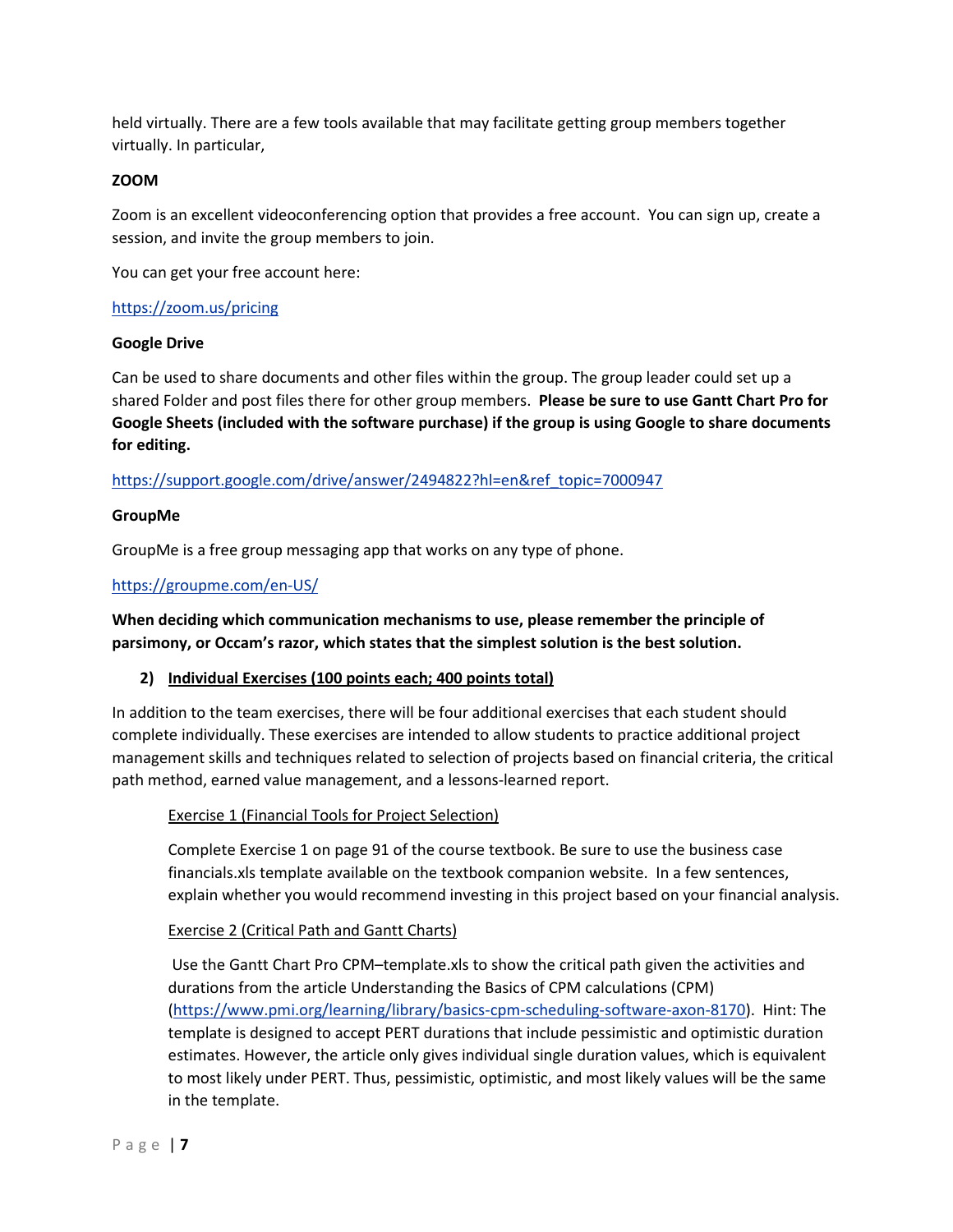#### Exercise 3 (Earned Value Management)

Complete Exercise 2 on page 391 of the course textbook. **Please note that part e of this assignment is optional and can be completed for five points extra credit.** The book should be referring to figure 8-5 as an example instead of figure 8-4. This figure can be generated using Microsoft Excel.

#### Exercise 4 (Lessons Learned Report)

Complete items 4 through 7 on the lessons-learned report.doc template from the textbook companion website based on the work with your team this semester.

#### **3) Discussion Questions (10 points each; 100 points total)**

Finally, 10 discussion questions have been selected that cover important project management concepts from the course textbook. These discussion questions are indicated in the detailed class schedule table and assignments section of SOLE. Each question should be answered in no more than a short paragraph consisting of a few sentences ( $\leq$  % page) and will be graded using the Short Answer Rubric.

### Grading Scale

For the purposes of calculation of a student's GPA, WVU recognizes the following grading scale:

A+ | 96-100% | 4.0 A | 93-95.9% | 4.0 A- | 90-92.9% | 3.7 B+ | 86-89.9% | 3.3 B | 83-85.9% | 3.0 B- | 80-82.9% | 2.7 C+ | 76-79.9% | 2.3 C | 73-75.9% | 2.0 C- | 70-72.9% | 1.7 D+ | 66-69.9% | 1.3 D | 63-65.9% | 1.00 D- | 60-62.9% | 1.00  $F | < 60\% | 0.00$ 

#### Late Assignments

Please submit assignments on or before the due date. Work submitted late will be subject to a penalty of one percentage point for each day late, unless I have agreed to accept it in writing prior to the due date (an email is sufficient). **No late work will be accepted after the instructor has entered the final course grades into the WVU STAR system. If you have a problem with a due date or assignment, please talk with me about it as soon as possible** – in non-emergency situations, please try to communicate concerns about being able to complete an assignment on-time a week before the due date, when possible.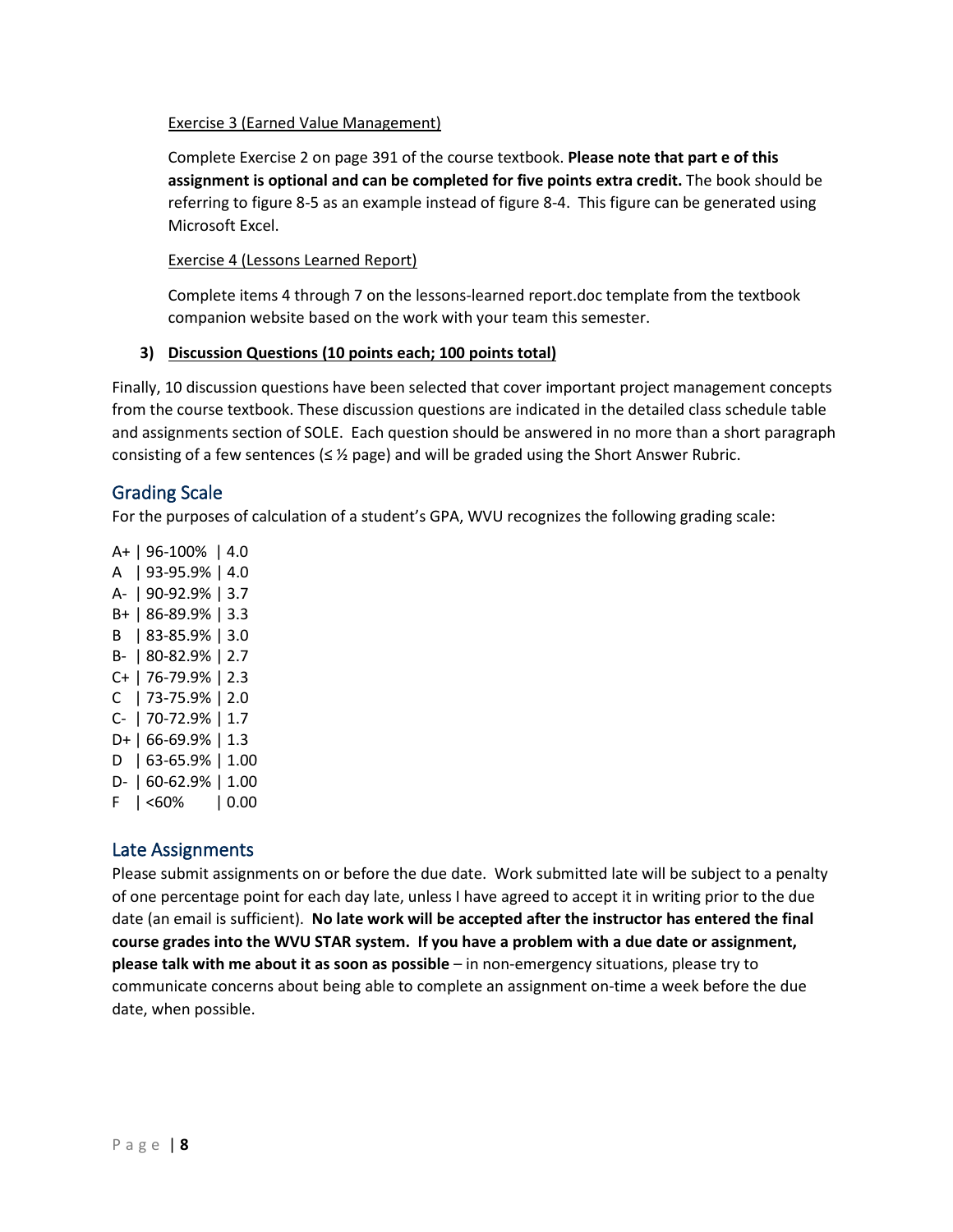# Extra Credit, Grading Curves, and Other Adjustments

Individual students will have two extra credit opportunities worth up to 100 additional points.

Individual Exercises Extra Credit – (50 points each; 100 points total)

Extra Credit Exercise 1 (Best Practices Reflection)

Write a short paragraph (approximately 500 words) in response to Team Project 3 on pg. 444 of the course textbook.

Extra Credit Exercise 2 (Activity on Arrow Exercise)

Complete Exercise 3 items a. through d. on page 229 of the course textbook.

#### Grading Concerns

Any concerns with grades should be address directly with your instructor, who reserves the right to make (or not) reasonable and consistent accommodations and/or modifications based on the information available.

#### Advanced Expectations for Doctoral Students

N/A

### Schedule of Topics and Readings

**Week 1**: 1/10/2022

**Topic**: Introduction to Project, Program, and Portfolio Management in Healthcare

**Reading(s)**: Chapter 1

**Assignment(s)**: Team Sign-Ups in SOLE

**Assignment(s) due date** (if other than the next class): 1/16/2022 11:55 PM

**Week 2**: 1/17/2022

**Topic**: **NO CLASS**

**Reading(s)**: **NONE**

**Assignment(s)**: Discussion Questions: 1, 2, (page 48)

**Assignment(s) due date** (if other than the next class): 1/23/2022 11:55 PM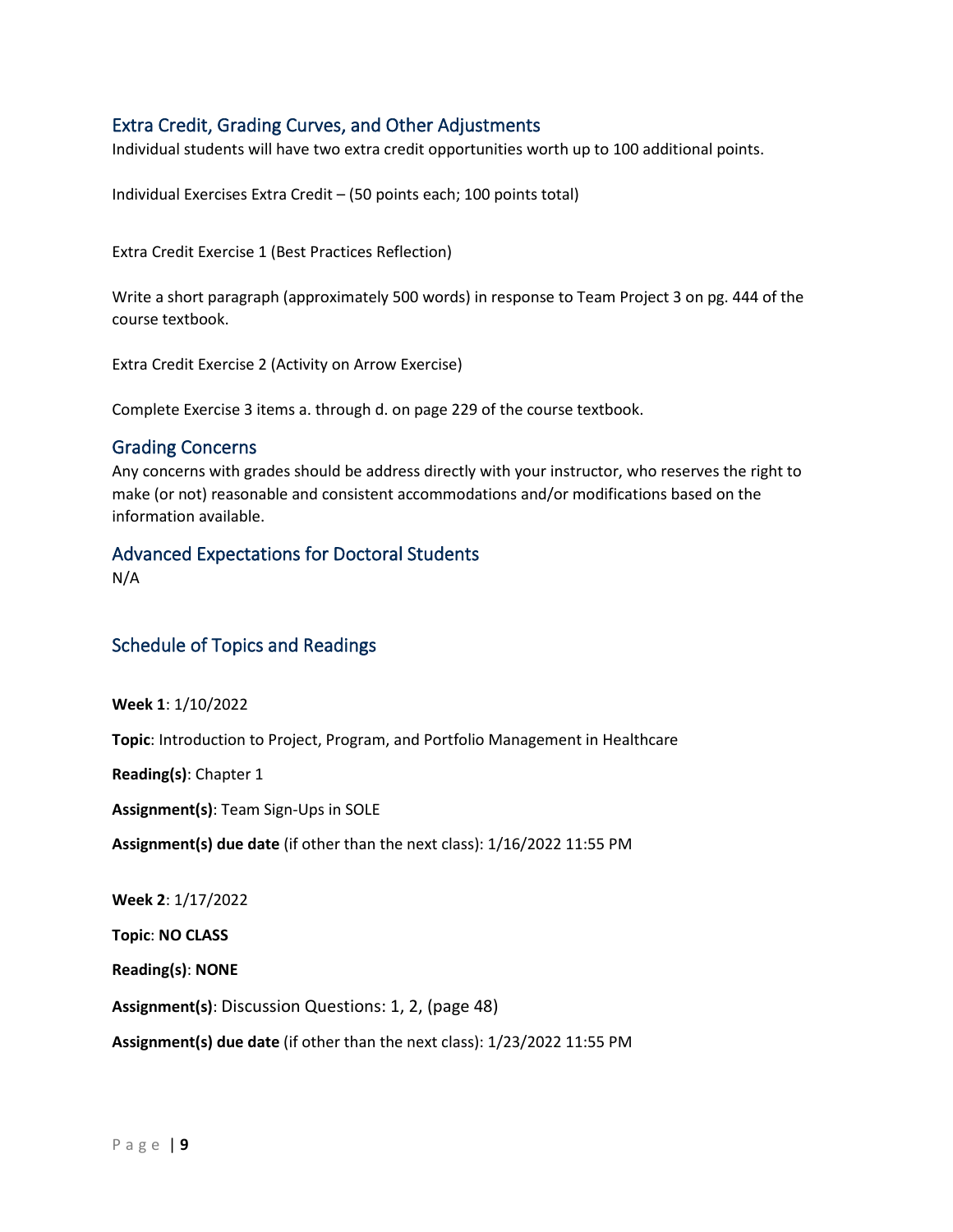**Week 3**: 1/24/2022 **Topic**: Project, Program, and Portfolio Selection **Reading(s)**: Chapter 2 **Assignment(s)**: Discussion Questions: 3, 6, (page 48) **Assignment(s) due date** (if other than the next class): 1/30/2022 11:55 PM

**Week 4**: 1/31/2022 **Topic**: Initiating Projects **Reading(s)**: Chapter 3 **Assignment(s)**: Team Exercise 1 **Assignment(s) due date** (if other than the next class): 2/6/2022 11:55 PM

**Week 5**: 2/7/2022

**Topic**: Initiating Projects

**Reading(s)**: Chapter 3

**Assignment(s)**: Exercise 1

**Assignment(s) due date** (if other than the next class): 2/13/2022 11:55 PM

**Week 6**: 2/14/2022 **Topic**: Planning Projects, Part 1 (Project Integration and Scope Management) **Reading(s)**: Chapter 4 **Assignment(s)**: Team Exercise 2 **Assignment(s) due date** (if other than the next class): 2/20/2022 11:55 PM **Week 7**: 2/21/2022 **Topic**: Planning Projects, Part 1 (Project Integration and Scope Management) **Reading(s)**: Chapter 4

**Assignment(s)**: Discussion Questions 10 (page 48) & 1 (page 143) **Assignment(s) due date** (if other than the next class): 2/27/2022 11:55 PM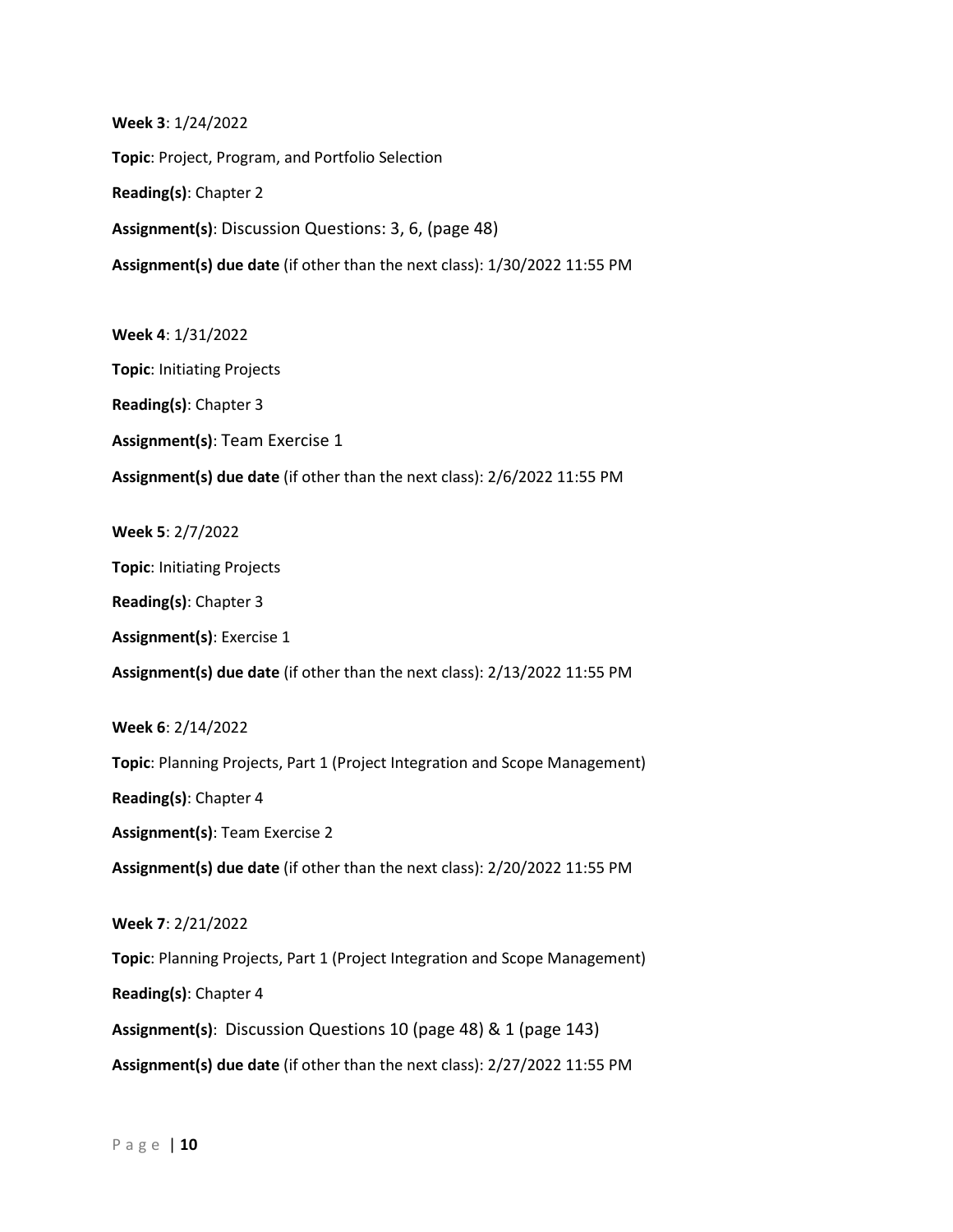**Week 8**: 2/28/2022

**Topic**: Planning Projects, Part 2 (Project Time and Cost Management)

**Reading(s)**: Chapter 5

**Assignment(s)**: Team Exercise 3

**Assignment(s) due date** (if other than the next class): 3/6/2022 11:55 PM

**Week 9**: 3/7/2022

**Topic**: Planning Projects, Part 2 (Project Time and Cost Management)

**Reading(s)**: Chapter 5

**Assignment(s)**: Exercise 2

**Assignment(s) due date** (if other than the next class): 3/13/2022 11:55 PM

**Week 10**: 3/14/2022

**Topic**: **NO CLASS**

**Reading(s)**: None

**Assignment(s)**: None

**Assignment(s) due date** (if other than the next class): N/A

**Week 11**: 3/21/2022

**Topic**: Planning Projects, Part 3 (Project Quality, Human Resource, Communications, Stakeholder, Risk, and Procurement Management)

**Reading(s)**: Chapter 6

**Assignment(s)**: Team Exercise 4

**Assignment(s) due date** (if other than the next class): 3/27/2022 11:55 AM

**Week 12**: 3/28/2022 **Topic**: Executing Projects **Reading(s)**: Chapter 7 **Assignment(s)**: Discussion Questions: 3,4,5 (page 287)

**Assignment(s) due date** (if other than the next class): 4/3/2022 11:55 PM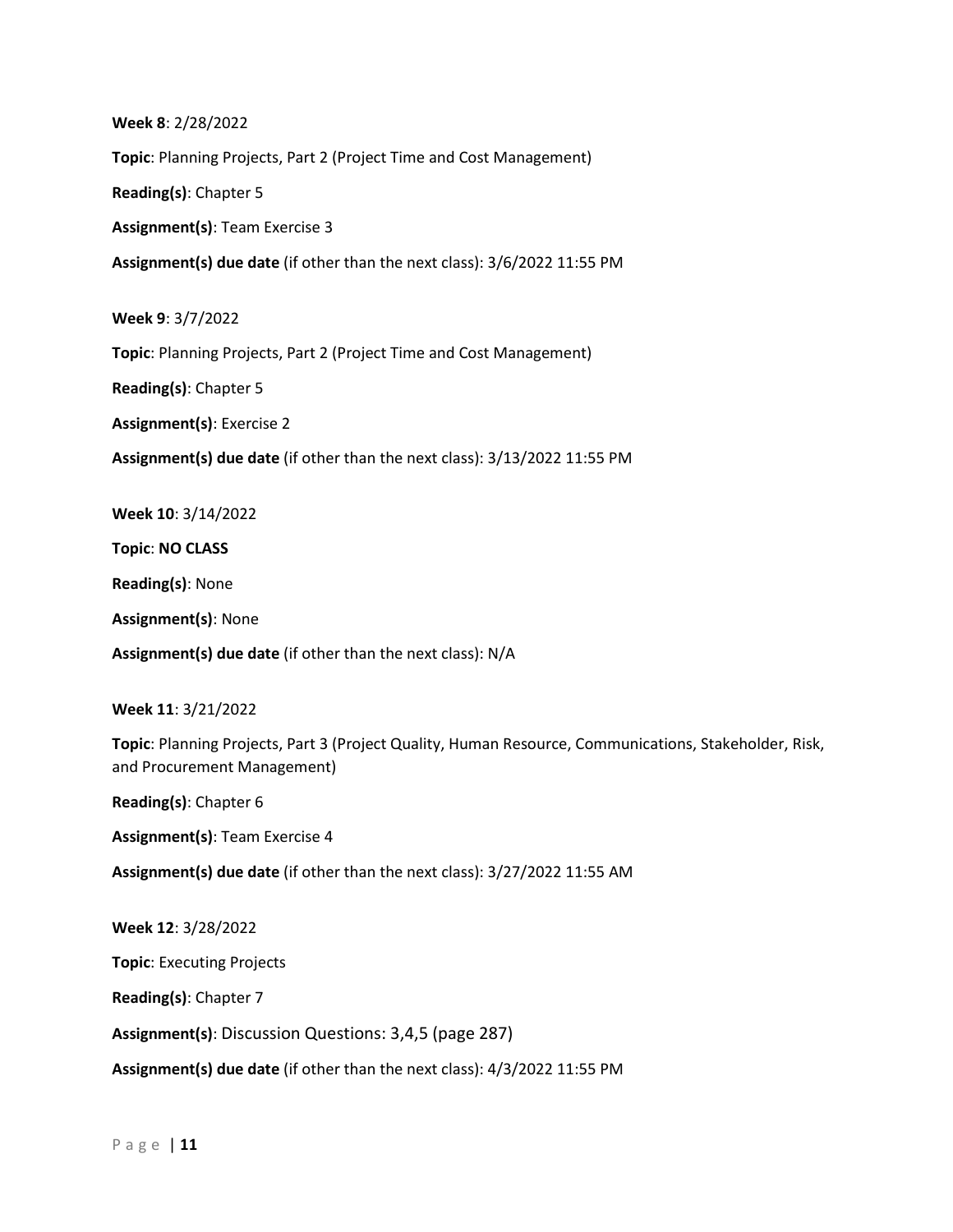**Week 13**: 4/4/2022 **Topic**: Executing Projects **Reading(s)**: Chapter 7 **Assignment(s)**: Team Exercise 5 **Assignment(s) due date** (if other than the next class): 4/10/2022 11:55 PM **Week 14**: 4/11/2022 **Topic**: Monitoring and Controlling Projects **Reading(s)**: Chapter 8 **Assignment(s)**: Discussion Question: 3 (page 349) **Assignment(s) due date** (if other than the next class): 4/17/2022 11:55 PM **Week 15**: 4/18/2022 **Topic**: Closing Projects **Reading(s)**: Chapter 9 **Assignment(s)**: Exercise 3 **Assignment(s) due date** (if other than the next class): 4/24/2022 11:55 PM **Week 16**: 4/25/2022 **Topic**: Best Practices in Project Management **Reading(s)**: Chapter 10 **Assignment(s)**: Exercise 4 **Assignment(s) due date** (if other than the next class): 5/1/2022 11:55 PM

*Note: The schedule and readings are tentative and are subject to change.*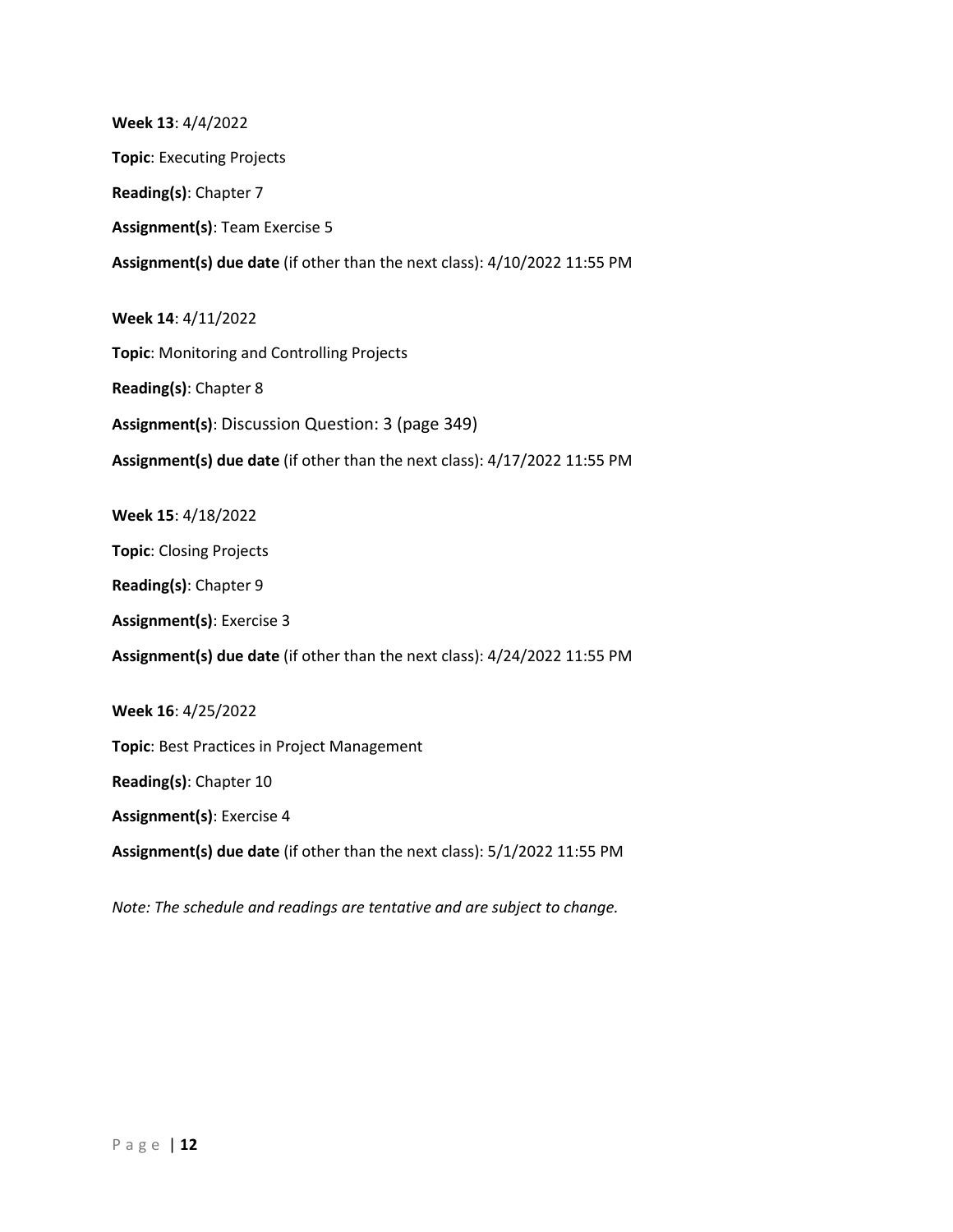# CEPH Domains and Competencies

"The Council on Education in Public Health (CEPH) requires accredited degree programs in public health to address certain knowledge domains and competencies. "

Undergraduate: <http://catalog.wvu.edu/undergraduate/schoolofpublichealth/> Graduate: <http://catalog.wvu.edu/graduate/publichealth/>

Upon completion of this course, students will have attained the following Public Health foundation knowledge domains and/or competencies:

- *1.* **Domain: Communication & Relationship Management,** *Writing Skills: Prepare effective business communications:*
	- Lectures (s): Weeks 3-9, 15
	- Assessment Methods: Exercise 1 (Financial Tools for Project Selection); Exercise 4 (Lessons Learned Report); Team Exercise 3 (Project Charter); Team Exercise 4 (Scope and Schedule)
- 2. **Domain: Leadership Skills,** *Systems Thinking: Assess the potential impacts and consequences of decisions in a broad variety of situations***:** 
	- Lectures (s): Weeks 8-14
	- Assessment Methods: Exercise 2 (CPM Assignment); Exercise 3 (Earned Value Management); Team Exercise 5 (Cost Baseline); Discussion Questions
- *3.* **Domain: Business & Analytic Skills***, Planning and Managing Projects: Design, plan, implement and assess projects, including developing appropriate timelines related to performance, structure, and outcomes*:
	- Lectures (s): Week 6-11 Online Content
	- Assessment Methods: Team Exercise 1 (Project Identification); Team Exercise 2 (Project Selection); Team Exercise 3 (Project Charter); Team Exercise 4 (Scope and Schedule); Team Exercise 5 (Project Cost Baseline); Discussion Questions

# IMPORTANT POLICIES

Academic policies presented here are those that are at the institutional level and exist in the WVU Catalog. Syllabus statements are Faculty Senate approved and provide guidance to students in negotiating other aspects of course experience. Students are responsible for reviewing and understanding these policies.

# Academic Integrity Statement

The integrity of the classes offered by any academic institution solidifies the foundation of its mission and cannot be sacrificed to expediency, ignorance, or blatant fraud. Therefore, instructors will enforce rigorous standards of academic integrity in all aspects and assignments of their courses. For the detailed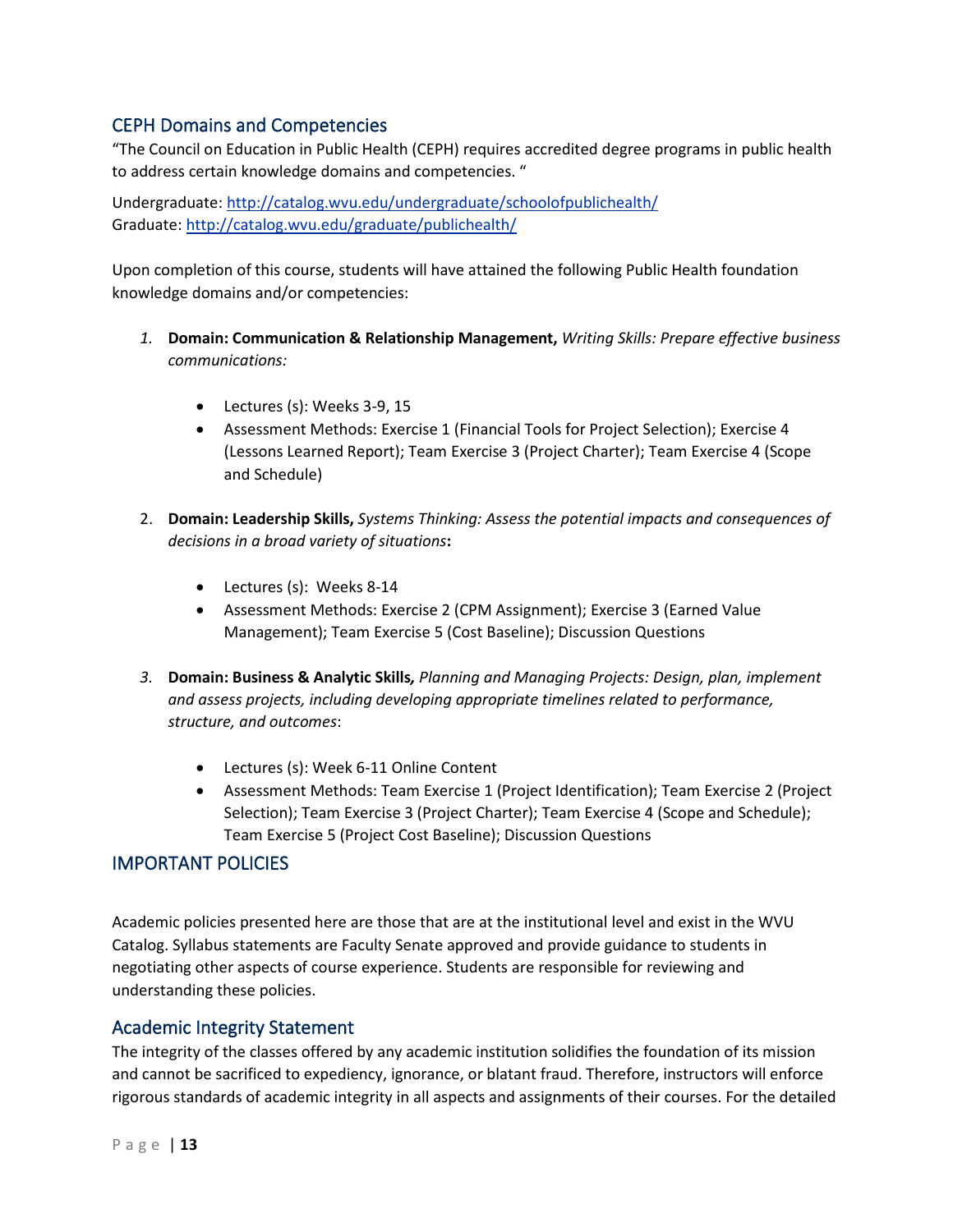policy of West Virginia University regarding the definitions of acts considered to fall under academic dishonesty and possible ensuing sanctions, please see the West Virginia University [Academic Standards](https://tlcommons.wvu.edu/syllabus-policies-and-statements#13)  [Policy](https://tlcommons.wvu.edu/syllabus-policies-and-statements#13) (http://catalog.wvu.edu/undergraduate/coursecreditstermsclassification). Should you have any questions about possibly improper research citations or references, or any other activity that may be interpreted as an attempt at academic dishonesty, please see your instructor before the assignment is due to discuss the matter.

# Academic Standards Policy, including Academic Dishonesty

The WVU Catalog contains the full [Graduate Academic and Professional Standards Policy.](http://catalog.wvu.edu/graduate/enrollmentandregistration/)

• [Resources for Faculty and Students for Reporting and Appealing Violations of Academic](http://provost.wvu.edu/governance/academic-standards-resources)  **[Standards](http://provost.wvu.edu/governance/academic-standards-resources)** 

# Adverse Weather Statement

In the event of inclement or threatening weather, everyone should use his or her best judgment regarding travel to and from campus. Safety should be the main concern. If you cannot get to class because of adverse weather conditions, you should contact your instructor as soon as possible. Similarly, if your instructor(s) are unable to reach the class location, they will notify you of any cancellation or change as soon as possible, using agreed upon methods to prevent students from embarking on any unnecessary travel. If you cannot get to class because of weather conditions, instructors will make allowances relative to required attendance policies, as well as any scheduled tests, quizzes, or other assessments. [adopted 9-8-2014]

# Appropriate Use of Technology Statement

Use of technology in the classroom should always be directly related to class activities and/or course learning outcomes. Inappropriate technology use can be an impediment to learning and a distraction to all members of the class. As such, inappropriate use of technology in the classroom may be considered a disruption of the class and constitute a violation of the [WVU Student Conduct Code](https://studentconduct.wvu.edu/campus-student-code) and could potentially result in a referral to the Office of Student Conduct. Use of technology in the classroom when specifically prohibited by the instructor may also constitute a violation of WVU'[s Academic Integrity](http://catalog.wvu.edu/undergraduate/coursecreditstermsclassification/) policy.

# Attendance Policy

The WVU Catalog contains the full **Attendance Policy.** 

# Campus Safety Statement

The WVU Police are committed to creating and maintaining a safe learning environment for all students, faculty, and staff. Part of this mission includes educating the campus community on how to respond to potential campus threats, such as the threat of an active shooter on campus or other suspicious behaviors. Fortunately, WVU Police offer training - both online and in-person - on how to handle a variety of campus safety scenarios. All students are encouraged to visit the [WVU Police](http://police.wvu.edu/) (https://police.wvu.edu/) webpage, in particular the content under the [Active Shooter](http://police.wvu.edu/files/d/9cd33254-6b62-4858-b126-86899da4c0b7/2015-shots-fired-student.pdf) (https://police.wvu.edu/training) training program. Students are also encouraged to report any suspicious behaviors on campus using the [Report a Threat](http://police.wvu.edu/emergency-management/threat-assessment) (https://police.wvu.edu/emergencymanagement/threat-assessment) portion of the webpage. Additional materials on campus safety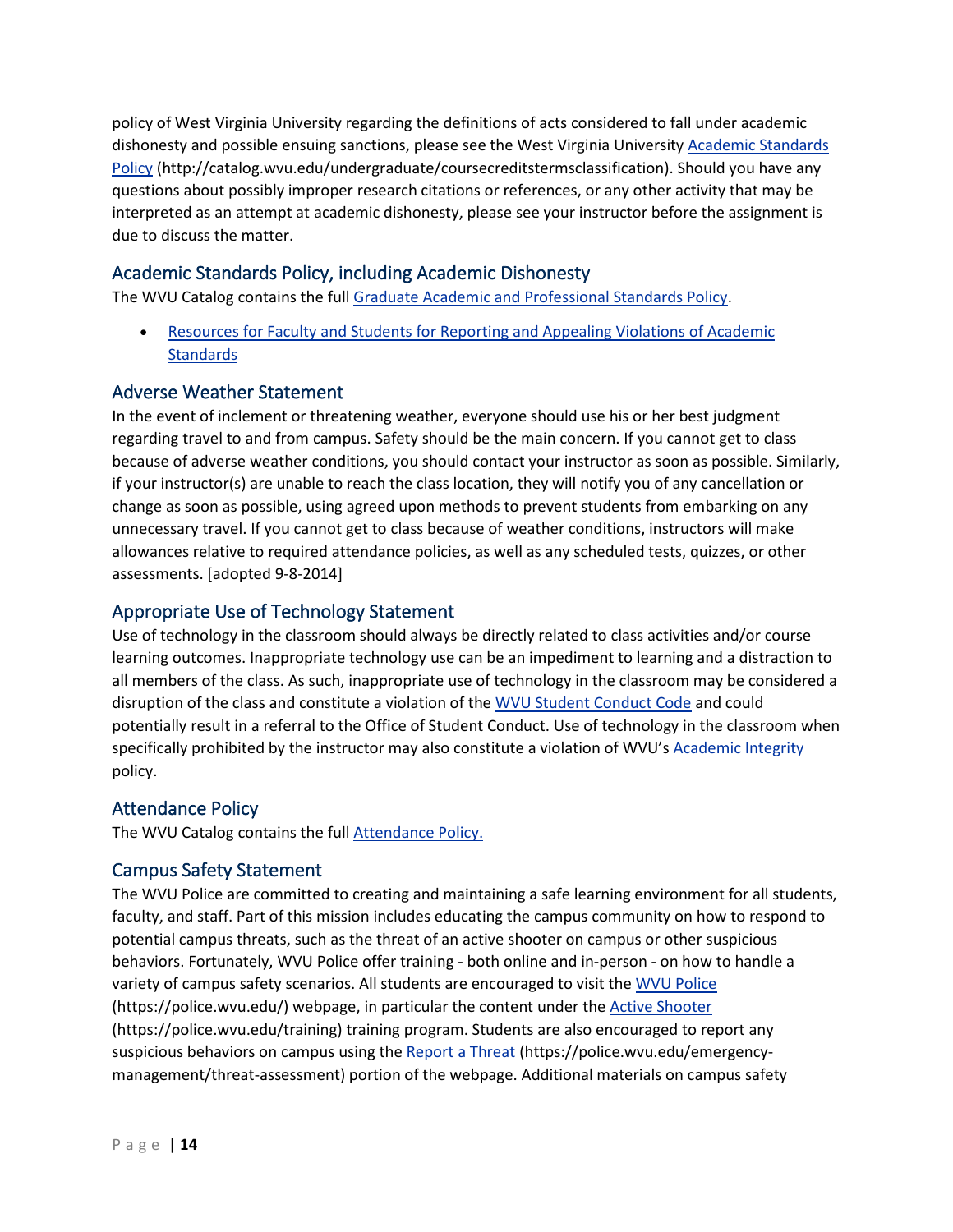prepared by WVU Police, including special safety tips and training, will also be provided on our eCampus page. [adopted 10-2-17]

# COVID-19 HSC Professionalism Policy

Many activities occur daily within the Health Science Center, including provision of direct patient care, research, and didactic and laboratory based education. Students enrolled in Health Sciences degree programs or working in the Health Sciences Center encounter other students, faculty, staff, and patients on a regular basis. Failure to adhere to guidance related to public health, including but not limited to, appropriate use of personal protective equipment; social distancing; instructions for gathering in campus buildings; instructions for gathering when off campus; reporting of possible exposure; cooperation in contact tracing efforts; and instructions for self-isolation could result in illness or death of high risk patients, faculty, staff, or classmates; interruption of educational activities for large groups of students; or significant disruption to research activity within Health Sciences.

Students enrolled in Health Sciences degree programs or working in the Health Science Center are expected to abide by University, Health Sciences Center, [WVU Research Office,](https://research.wvu.edu/covid-19-guidance) and program-specific requirements related to public health and professionalism.

Students who interact with patients on clinical rotations and participating in practice laboratories are expected to wear, at a minimum, a facemask and protective eyewear/face shield. Individual rotation environments and practice laboratories may have additional PPE requirements (e.g., N95 mask) due to the types of procedures performed which may lead to increased risk of transmission, and students are required to follow any additional requirements in those environments.

When students are off campus, they are expected to follow [local ordinances,](https://morgantownwv.gov/557/COVID-19-Coronavirus-Response) [state mandates,](https://governor.wv.gov/Pages/WV-COVID-19-actions-and-executive-orders.aspx) and [CDC](https://www.cdc.gov/coronavirus/2019-ncov/index.html)  [recommendations](https://www.cdc.gov/coronavirus/2019-ncov/index.html) regarding use of PPE and social gatherings.

Failure to follow these requirements is a violation of the WVU [Campus Student Code](https://studentconduct.wvu.edu/campus-student-code) and the professionalism codes of HSC degree programs. Alleged violations will be reported, investigated, and handled in accordance to with program policies and procedures.

These health and safety policies are for the protection of the University community, as well as patients and their families. Following these policies will help mitigate the spread of COVID-19. However, it is inevitable that individuals within our community will test positive for COVID-19, and all students are expected to treat all other students, faculty, staff, and patients with respect. Alleged behavior that creates a hostile environment or constitutes retaliation, as outlined in [BOG Rule 1.6,](https://policies.wvu.edu/finalized-bog-rules/bog-governance-rule-1-6-rule) will be reported, investigated, and handled in accordance to with program policies and procedures.

Students found responsible for refusing to comply with requirements or engaging in prohibited behavior will be subject to professionalism sanctions, up to and including program dismissal. Students may be concurrently subject to University sanctions based upon University policies.

Because failure to comply with these policies place students and other individuals on campus at significant risk, students failing to comply may be subject to interim measures, including interim suspension, as described in the WVU [Campus Student Code](https://studentconduct.wvu.edu/campus-student-code) or individual program policies.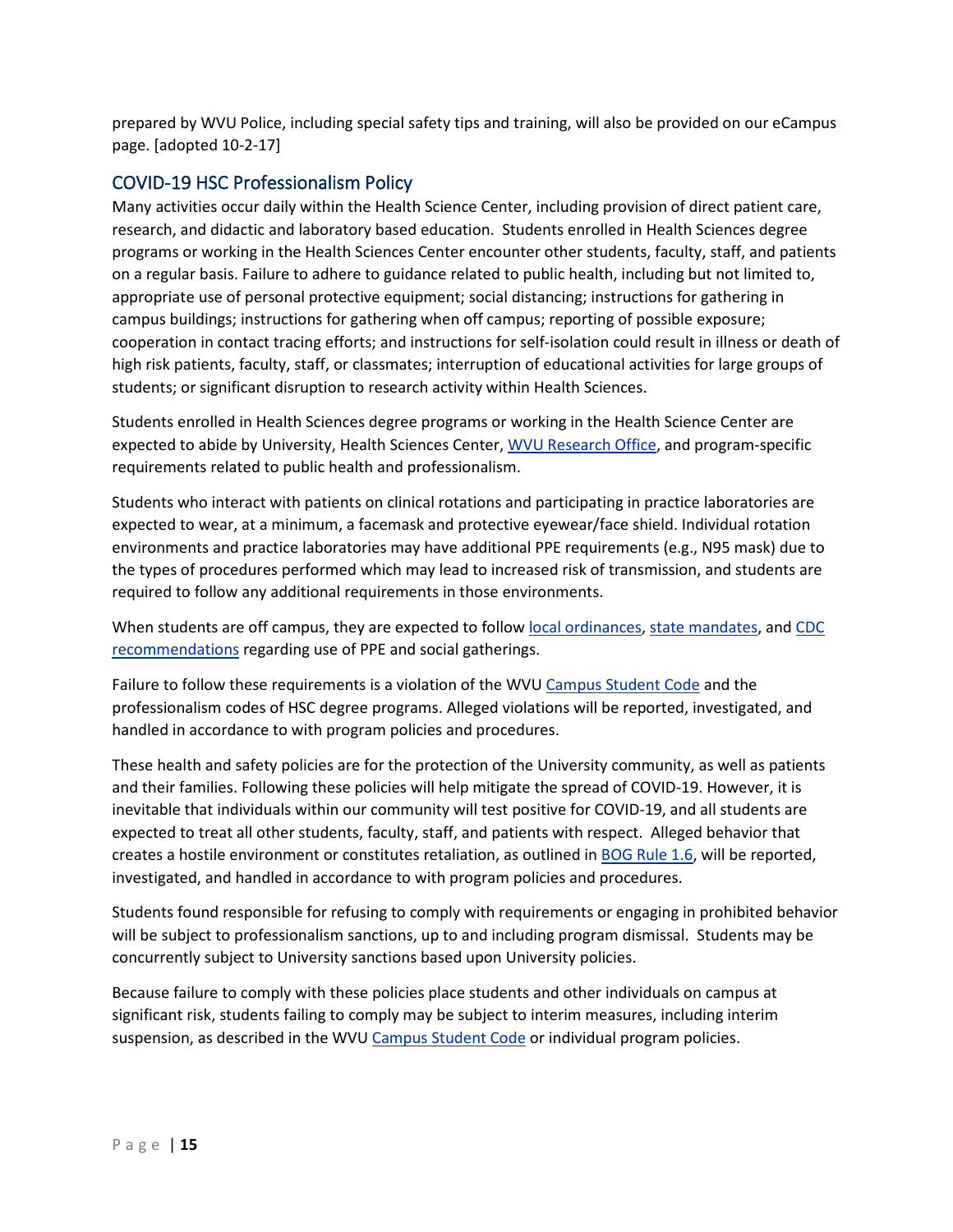While the specific recommendations included in this policy apply to COVID-19, the requirement to comply with guidelines related to public health and professionalism also apply to any future communicable pandemic infections.

### **WVU What You Need to Know**

Students are expected to review university level rules and guidance related to COVID-19. Updated information regarding academics, campus safety, public health, student life, testing can be accessed through th[e What You Need to Know](https://www.wvu.edu/return-to-campus/what-you-need-to-know/student-life-2) webpage.

### **Special Considerations for Healthcare Professionals**

Additional information fo[r healthcare professionals](https://www.cdc.gov/coronavirus/2019-ncov/hcp/index.html) is available through the CDC.

*The following examples of behavior could result in sanctions, as put forth in this policy. This list is not an all-inclusive list. We are asking you to embrace these public health policies related to COVID-19 transmission and spread as part of your oath of professionalism and shared responsibility as a member of the Health Sciences community.*

- 1. Failure to disclose positive test result or providing false information about activities or travel to program administrators or during contact tracing.
	- Failure to disclose a positive test result or providing false information will be considered a serious violation of professional standards.
- 2. Failure to follow quarantine guidelines in place at the time you travel.
	- While students may travel for personal reasons, all students must observe quarantine guidelines regardless of reason for travel.
	- If you miss classes for quarantine due to personal travel, faculty are not obligated to make up material.
	- Failure to proactively disclose travel will be considered a serious violation of professional standards.
- 3. Failure to follow local restrictions in place for social gatherings while off-campus.
- 4. Not wearing a face covering while in the Health Sciences Center.

# COVID-19 Syllabus Statement

WVU is committed to maintaining a safe learning environment for all students, faculty, and staff. Should campus operations change because of health concerns related to the COVID-19 pandemic or other campus-wide emergency, it is possible that this course will move to a fully online delivery format. If that occurs, students will be advised of technical and/or equipment requirements, including remote proctoring software.

In a face-to-face environment, our commitment to safety requires students, staff, and instructors to observe the social distancing and personal protective equipment (PPE) guidelines set by the University at all times. While in class, students will sit in assigned seats when required and will wear PPE according to current University guidelines. Students who fail to comply may be referred to the Office of Student Conduct for sanctions.

COVID related absences fall under the University attendance policy found here: [attendance.](http://catalog.wvu.edu/undergraduate/enrollmentandregistration/#Attendance) As detailed in the policy, a student who becomes sick or is required to quarantine during the semester should notify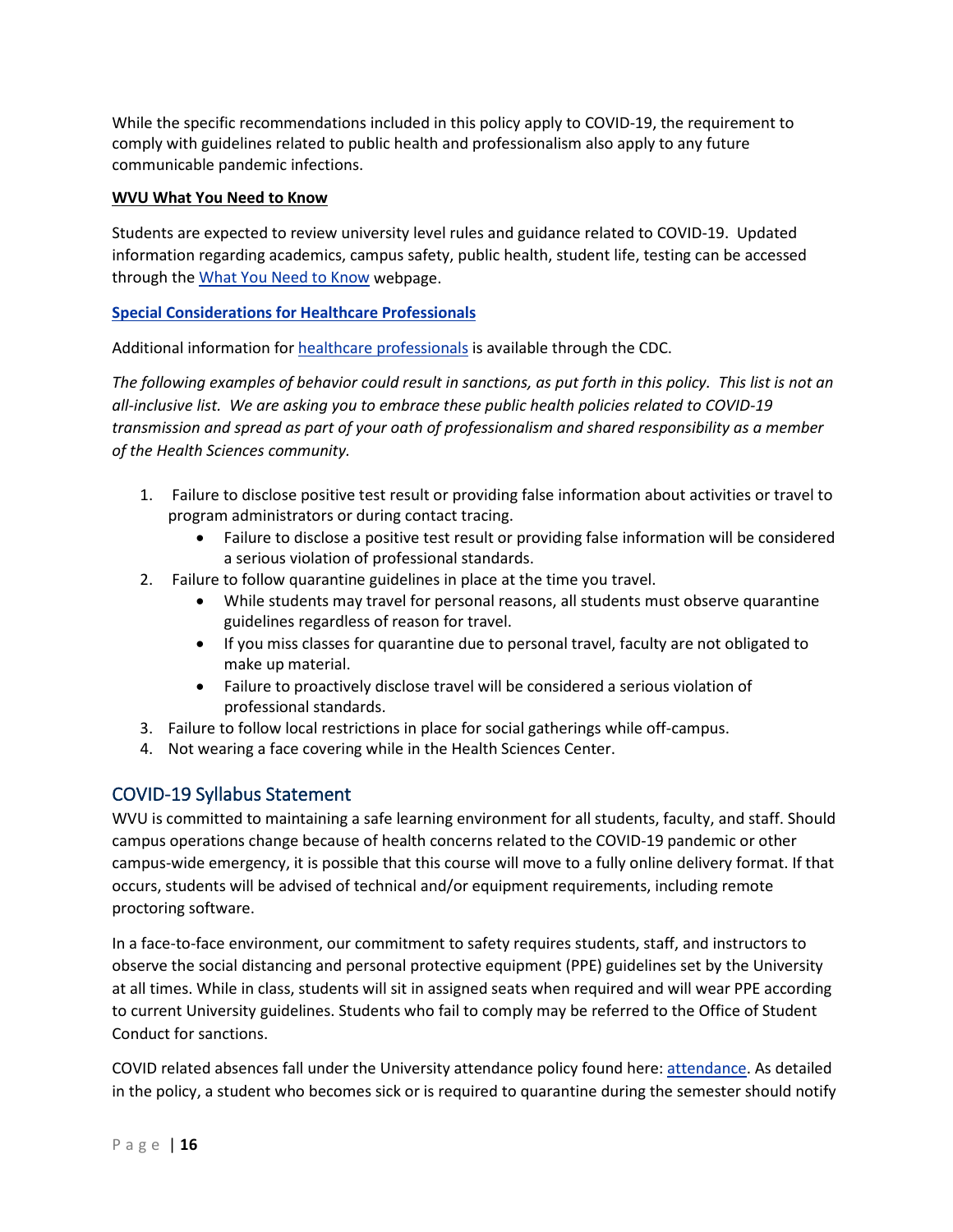the instructor. The student should then work with the instructor to develop a plan to complete the course learning outcomes while he or she is absent.

### Inclusivity Statement 2

The West Virginia University community is committed to creating and fostering a positive learning and working environment based on open communication, mutual respect, and inclusion.

If you are a person with a disability and anticipate needing any type of accommodation in order to participate in your classes, please advise your instructors and make appropriate arrangements with the [Office of Accessibility Services.](http://accessibilityservices.wvu.edu/) (https://accessibilityservices.wvu.edu/)

More information is available at the [Division of Diversity, Equity, and Inclusion](http://diversity.wvu.edu/) (https://diversity.wvu.edu/) as well. [adopted 2-11-2013]

### Incomplete Policy

The WVU Catalog contains the full **Incomplete Policy**.

### Mental Health Statement – HSC Campus

Mental health concerns or stressful events can adversely affect your academic performance, social relationships, and quality of life. WVU's BeWell office offers free, confidential counseling services to assist you with addressing these and other concerns that you may be experiencing. You can schedule an appointment in the HSC BeWell clinic by calling 304-293-2660 or 304-293-3111. You can also email [bewell@hsc.wvu.edu](mailto:bewell@hsc.wvu.edu) or the BeWell Coordinator, Layne.kehl@mail.wvu.edu.

BeWell is an extension of the Carruth Center for Psychological and Psychiatric Services, and you can learn more about mental health resources on their (CCPPS) website:<https://carruth.wvu.edu/>

If you are in need of crisis services, call the CCPPS main number 24/7: (304) 293-4431 or text WVU to 741741

[A longer version of this optional statement](https://tlcommons.wvu.edu/syllabus-policies-and-statements/mental-health-statement-hsc-campus) is available for reference.

# Notice of Class Recording Policy

Meetings of a course at West Virginia University (WVU), whether online or in-person, may be recorded. Recordings are not guaranteed, and are intended to supplement the planned class session. Recordings will be made available to class participants, which may include students, assistants, guest lecturers, and co-facilitators. Recordings may be shared by the instructor or institution in accordance with WVU Rules and policies. The Recordings are owned by and contain intellectual property of WVU. The Recordings may not be shared, copied, reproduced, redistributed, transferred, or disseminated in any form or by any means without the prior written consent of authorized officials of WVU.

# Sale of Course Material Statement

All course materials, including lectures, class notes, quizzes, exams, handouts, presentations, and other course materials provided to students for their courses are protected intellectual property. As such, the unauthorized purchase or sale of these materials may result in disciplinary sanctions under the Student [Conduct Code.](http://studentconduct.wvu.edu/files/d/f0ae69b9-1461-45cb-81ee-40e48e2d978b/main-campus-revised-final-student-conduct-code-8-21-15c.pdf) (https://studentconduct.wvu.edu/policies-and-procedures) [adopted 5-11-2015]